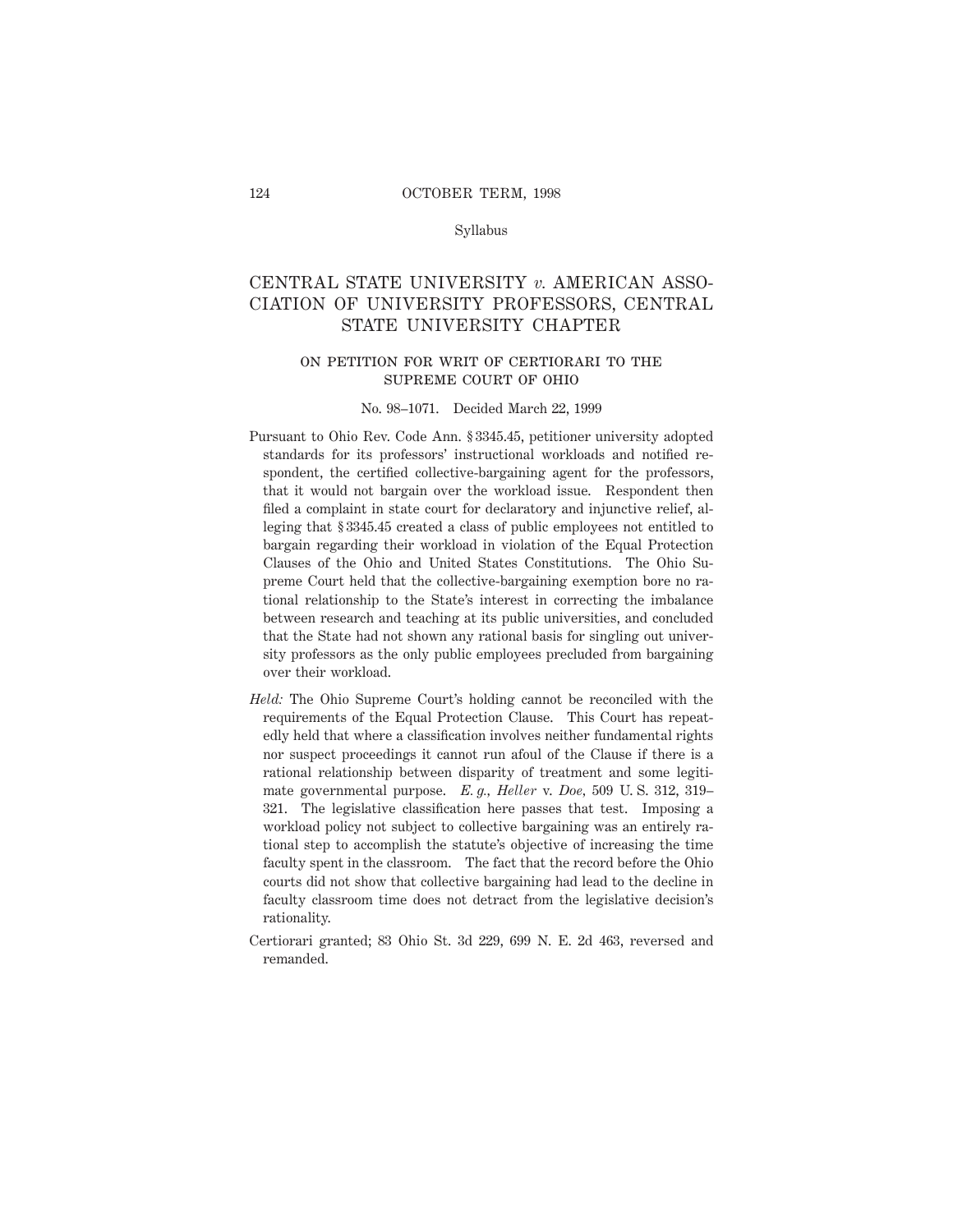#### Per Curiam

### PER CURIAM.

Petitioner Central State University challenges a ruling of the Ohio Supreme Court striking down on equal protection grounds a state law requiring public universities to develop standards for professors' instructional workloads and exempting those standards from collective bargaining. We grant the petition and reverse the judgment of the Ohio Supreme Court.

In an effort to address the decline in the amount of time that public university professors devoted to teaching as opposed to researching, the State of Ohio enacted Ohio Rev. Code Ann. § 3345.45 (1997). This provision provides in relevant part:

"On or before January 1, 1994, the Ohio board of regents jointly with all state universities . . . shall develop standards for instructional workloads for full-time and part-time faculty in keeping with the universities' missions and with special emphasis on the undergraduate learning experience....

"On or before June 30, 1994, the board of trustees of each state university shall take formal action to adopt a faculty workload policy consistent with the standards developed under this section. Notwithstanding [other provisions making faculty workload at public universities a proper subject for collective bargaining], the policies adopted under this section are not appropriate subjects for collective bargaining. Notwithstanding [these collective-bargaining provisions], any policy adopted under this section by a board of trustees prevails over any conflicting provisions of any collective bargaining agreement between an employees organization and that board of trustees."\*

<sup>\*</sup>As part of the same bill codified at § 3345, the Ohio General Assembly also enacted uncodified legislation providing that the Board of Regents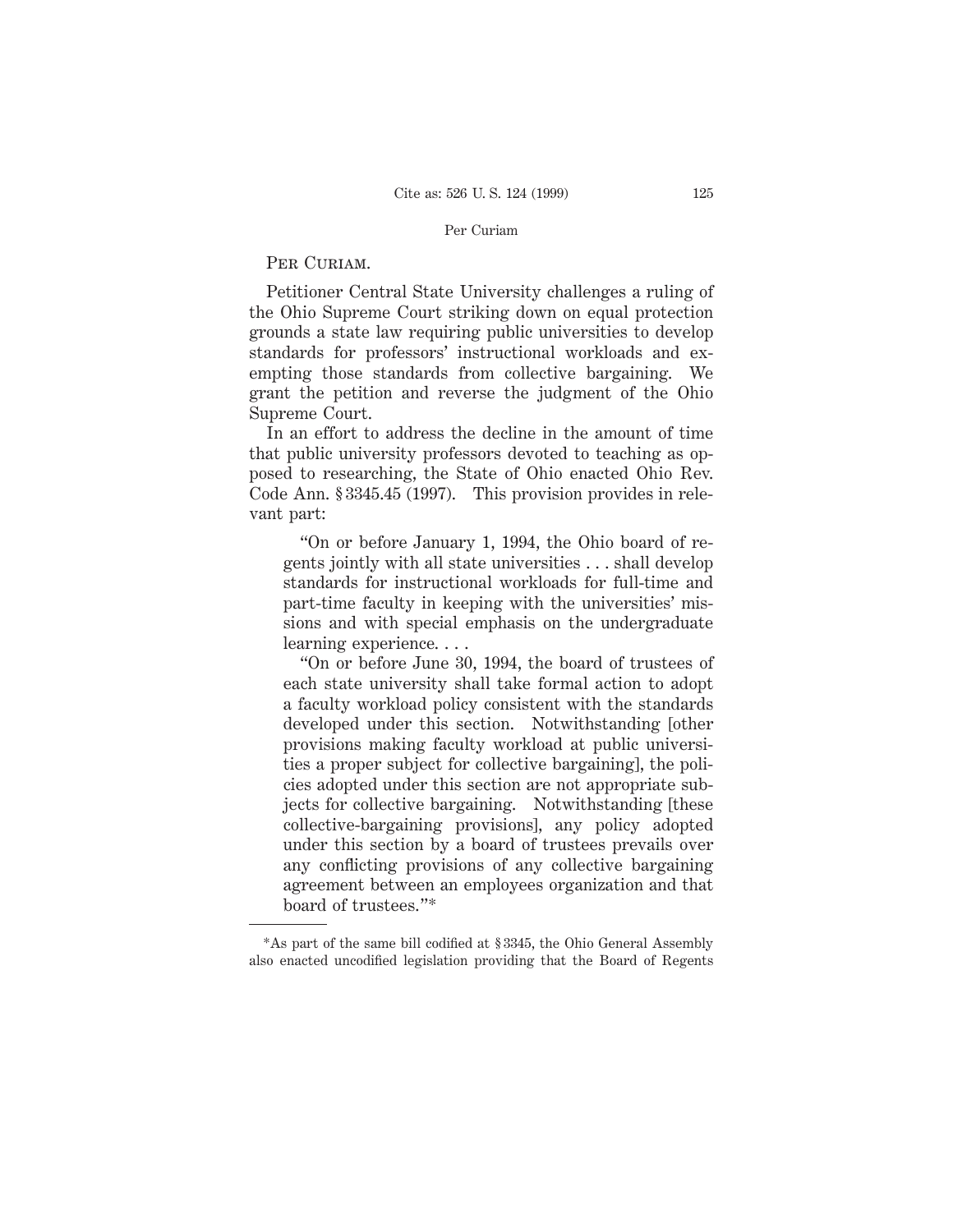#### 126 CENTRAL STATE UNIV. *v.* AMERICAN ASSN. OF UNIV. PROFESSORS, CENTRAL STATE UNIV. CHAPTER Per Curiam

In 1994, petitioner Central State University adopted a workload policy pursuant to § 3345.45 and notified respondent, the certified collective-bargaining agent for Central State's professors, that it would not bargain over the issue of faculty workload. Respondent subsequently filed a complaint in Ohio state court for declaratory and injunctive relief, alleging that § 3345.45 created a class of public employees not entitled to bargain regarding their workload and that this classification violated the Equal Protection Clauses of the Ohio and United States Constitutions.

By a divided vote, the Ohio Supreme Court agreed with respondent that § 3345.45 deprived public university professors the equal protection of the laws. See 83 Ohio St. 3d 229, 699 N. E. 2d 463 (1998). The court acknowledged that Ohio's purpose in enacting the statute was legitimate and that all legislative enactments enjoy a strong presumption of constitutionality. *Id.,* at 234–235, 699 N. E. 2d, at 468– 469. Nonetheless, the court held that § 3345's collectivebargaining exemption bore no rational relationship to the State's interest in correcting the imbalance between research and teaching at its public universities. See *id.,* at 236–239, 699 N. E. 2d, at 469–470. The State had argued that achieving uniformity, consistency, and equity in faculty workload was necessary to recapture the decline in teaching, and that collective bargaining produced variation in workloads across universities in departments having the same academic mission. *Id.,* at 236, 699 N. E. 2d, at 469. Reviewing evidence that the State had submitted in support of this

shall work with state universities "to ensure that no later than [the] fall term 1994, a minimum ten percent increase in statewide undergraduate teaching activity be achieved to restore the reductions experienced over the past decade. Notwithstanding section 3345.45 of the Revised Code, any collective bargaining agreement in effect on the effective date of this act shall continue in effect until its expiration date." Amended Substitute House Bill No. 152, § 84.14, 145 Ohio Laws 4539 (effective July 1, 1993).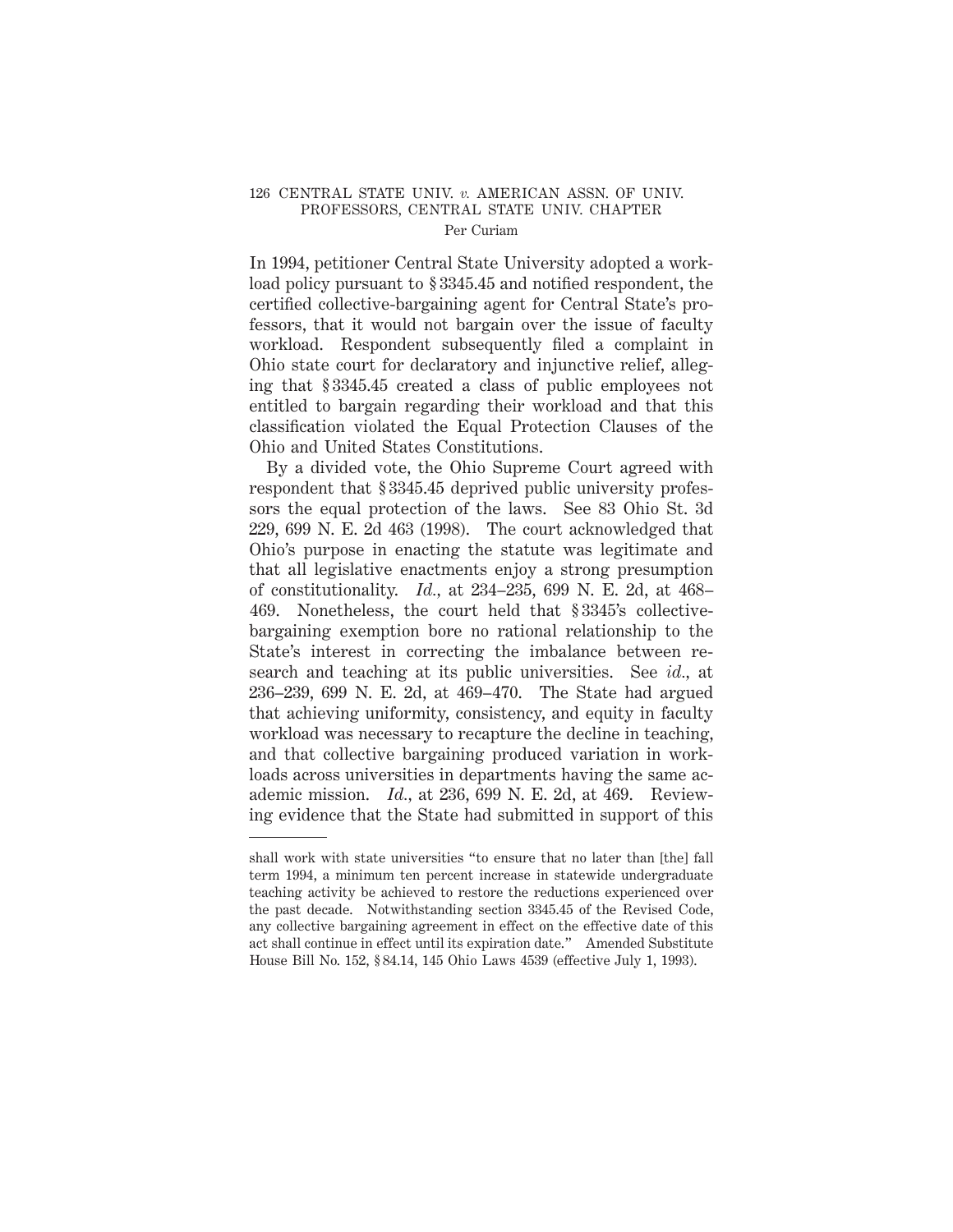#### Per Curiam

contention, the Ohio Supreme Court held that "there is not a shred of evidence in the entire record which links collective bargaining with the decline in teaching over the last decade, or in any way purports to establish that collective bargaining contributed in the slightest to the lost faculty time devoted to undergraduate teaching." *Ibid.* Based on this determination, the court concluded that the State had failed to show "any rational basis for singling out university faculty members as the only public employees... precluded from bargaining over their workload." *Id.,* at 237, 699 N. E. 2d, at 470.

The dissenting justices pointed out that the majority's methodology and conclusion conflicted with this Court's standards for rational-basis review of equal protection challenges. See *id.,* at 238–241, 699 N. E. 2d, at 471–472. In their view, "that collective bargaining has not *caused* the decline in teaching proves nothing in assessing whether the faculty workload standards imposed pursuant to R. C. 3345.45 legitimately relate to that statute's purpose of restoring losses in undergraduate teaching activity." *Id.,* at 238, 699 N. E. 2d, at 471 (emphasis in original). The majority's review of the State's evidence was therefore "inconsequential" to the only question in the case: whether the challenged legislative action was arbitrary or irrational. See *id.,* at 239–242, 699 N. E. 2d, at 472–473. Answering this question, the dissent concluded that imposing uniform workload standards via the exemption "is not an irrational means of effecting an increasing in teaching activity. In fact, it was probably the most direct means of accomplishing that objective available to the General Assembly." *Id.,* at 241, 699 N. E. 2d, at 473.

We agree that the Ohio Supreme Court's holding cannot be reconciled with the requirements of the Equal Protection Clause. We have repeatedly held that "a classification neither involving fundamental rights nor proceeding along sus-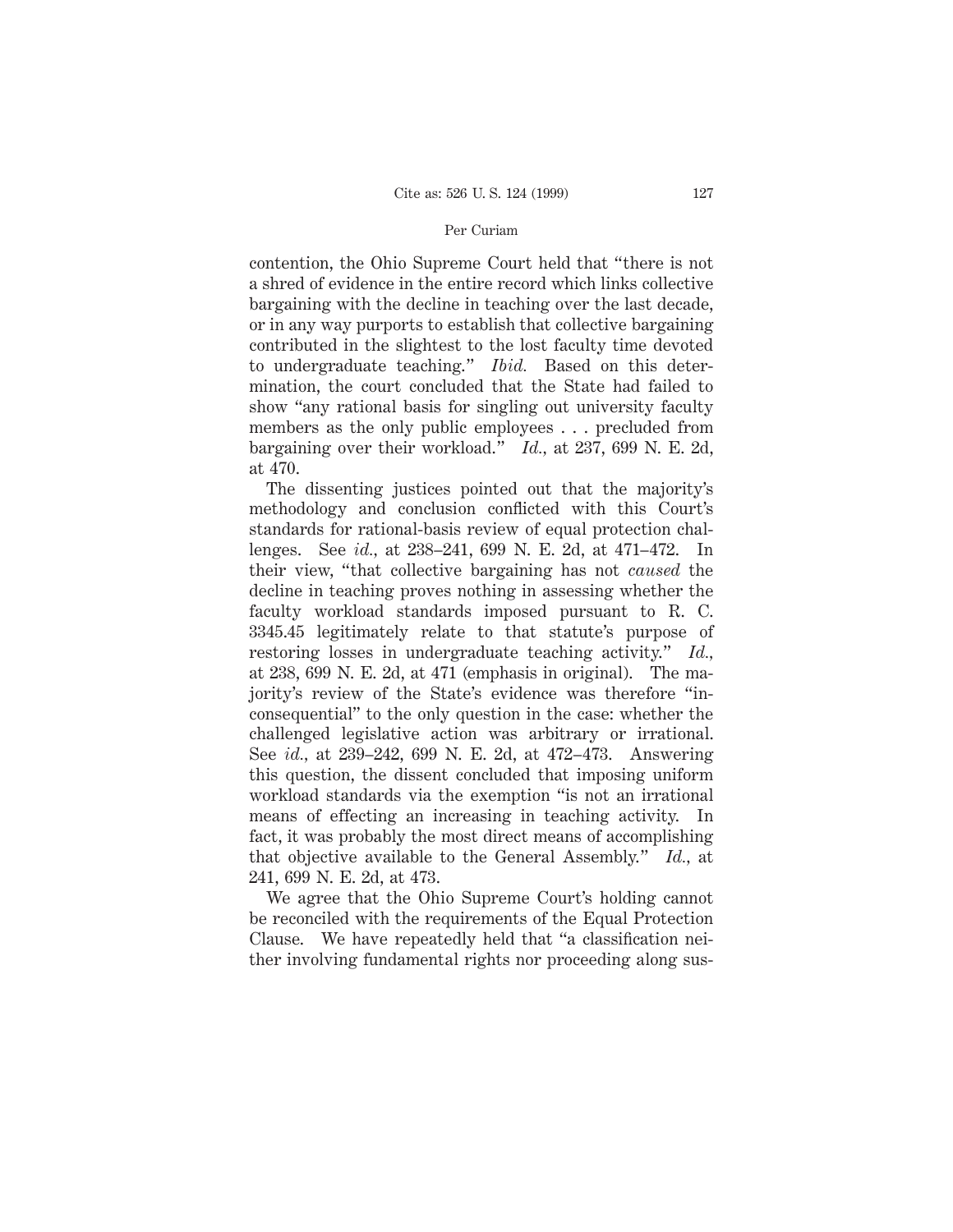#### 128 CENTRAL STATE UNIV. *v.* AMERICAN ASSN. OF UNIV. PROFESSORS, CENTRAL STATE UNIV. CHAPTER Per Curiam

pect lines . . . cannot run afoul of the Equal Protection Clause if there is a rational relationship between disparity of treatment and some legitimate governmental purpose." *Heller* v. *Doe,* 509 U. S. 312, 319–321 (1993) (citations omitted); *FCC* v. *Beach Communications, Inc.,* 508 U. S. 307, 313–314 (1993); *Nordlinger* v. *Hahn,* 505 U. S. 1, 11 (1992). The legislative classification created by § 3345.45 passes this test. One of the statute's objectives was to increase the time spent by faculty in the classroom; the imposition of a faculty workload policy not subject to collective bargaining was an entirely rational step to accomplish this objective. The legislature could quite reasonably have concluded that the policy animating the law would have been undercut and likely varied if it were subject to collective bargaining. The State, in effect, decided that the attainment of this goal was more important than the system of collective bargaining that had previously included university professors. See *Vance* v. *Bradley,* 440 U. S. 93 (1979) (upholding a similar enactment of Congress providing that federal employees covered by the Foreign Service retirement system, but not those covered by the Civil Service retirement system, would be required to retire at age 60).

The fact that the record before the Ohio courts did not show that collective bargaining in the past had lead to the decline in classroom time for faculty does not detract from the rationality of the legislative decision. See *Heller, supra,* at 320 ("A State . . . has no obligation to produce evidence to sustain the rationality of a statutory classification"). The legislature wanted a uniform workload policy to be in place by a certain date. It could properly conclude that collective bargaining about that policy in the future would interfere with the attainment of this end. Under our precedent, this is sufficient to sustain the exclusion of university professors from the otherwise general collective-bargaining scheme for public employees.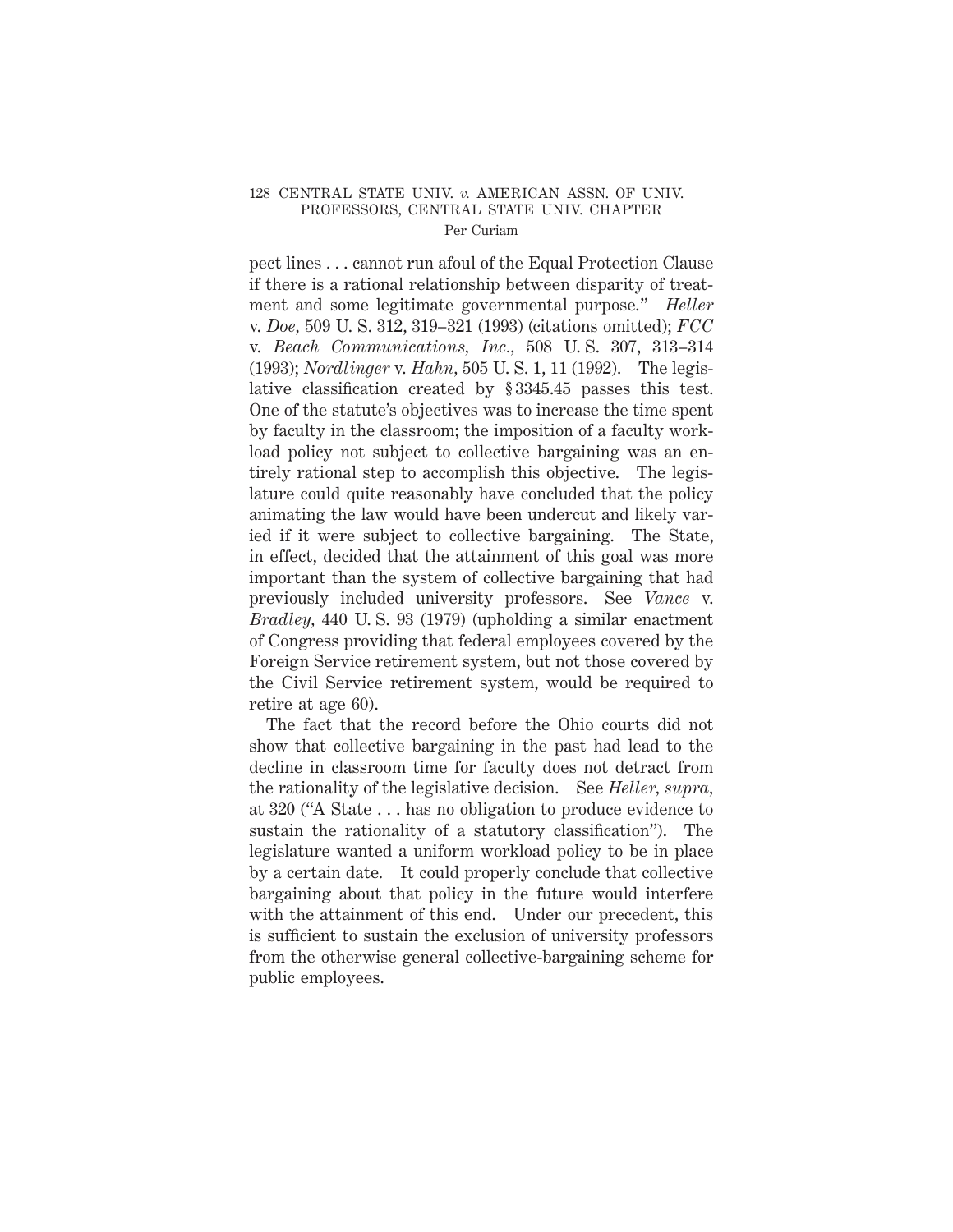### Ginsburg, J., concurring

The petition for a writ of certiorari is granted, the judgment of the Supreme Court of Ohio is reversed, and the case is remanded for further proceedings not inconsistent with this opinion.

*It is so ordered.*

Justice Ginsburg, with whom Justice Breyer joins, concurring.

I join the *per curiam* opinion recognizing, as the Court did in *Nordlinger* v. *Hahn,* 505 U. S. 1 (1992), that for the mine run of economic regulations that do not trigger heightened scrutiny, it is appropriate to inquire whether the lawmaker's classification

"rationally furthers a legitimate state interest. In general, the Equal Protection Clause is satisfied so long as there is a plausible policy reason for the classification, see *United States Railroad Retirement Bd.* v. *Fritz,* 449 U. S. 166, 174, 179 (1980), the legislative facts on which the classification is apparently based rationally may have been considered to be true by the governmental decisionmaker, see *Minnesota* v. *Clover Leaf Creamery Co.,* 449 U. S. 456, 464 (1981), and the relationship of the classification to its goal is not so attenuated as to render the distinction arbitrary or irrational, see *Cleburne* v. *Cleburne Living Center, Inc.,* 473 U. S. [432, 446 (1985)]." *Id.,* at 11.

I also recognize that a summary disposition is not a fit occasion for elaborate discussion of our rational-basis standards of review. See *Hohn* v. *United States,* 524 U. S. 236, 251 (1998) (opinions rendered without full briefing or argument have muted precedential value). JUSTICE STEVENS emphasizes that this case is of dominant importance to the state universities in Ohio, see *post,* at 131 (dissenting opinion); in that light, the Ohio Supreme Court is of course at liberty to resolve the matter under the Ohio Constitution.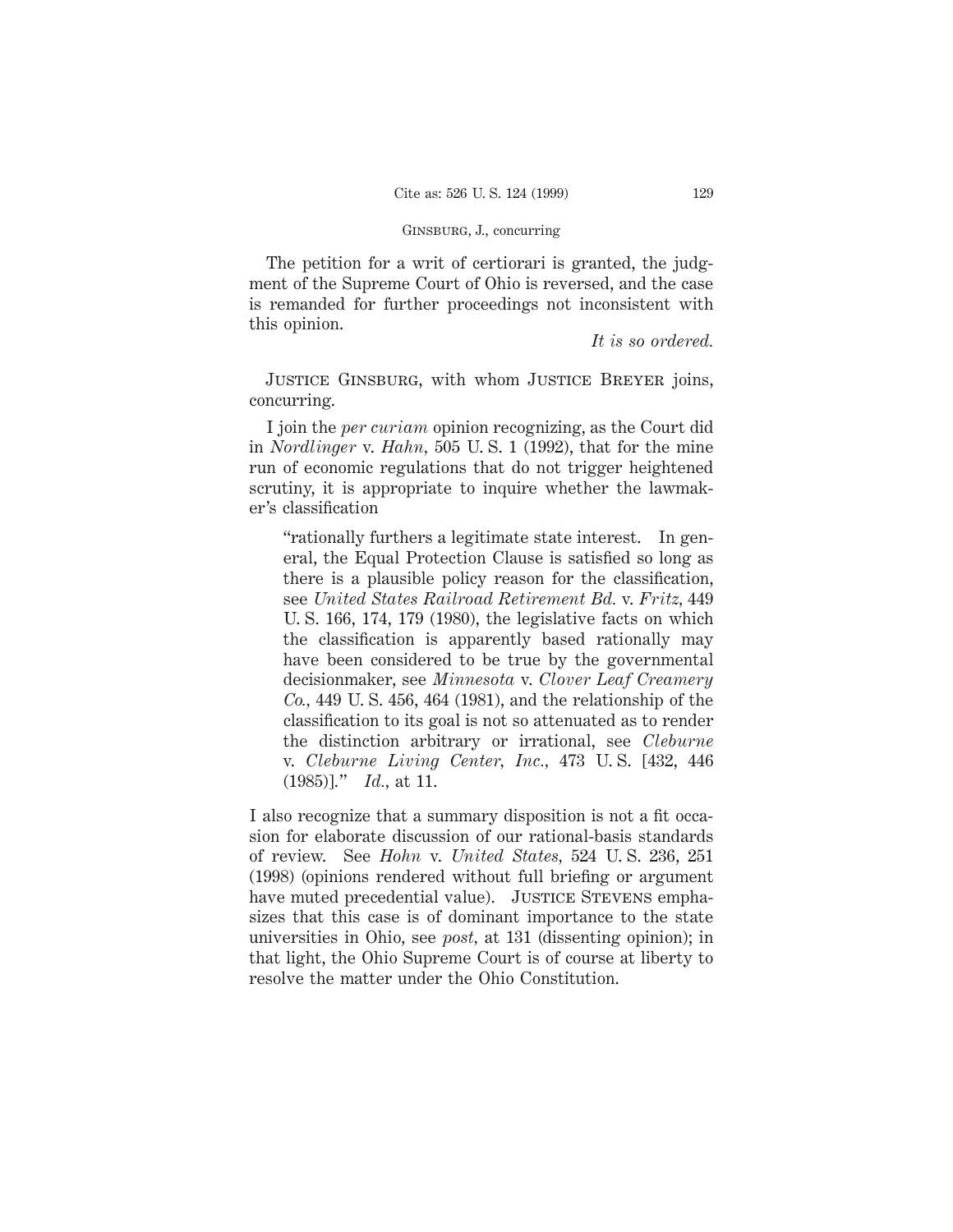## 130 CENTRAL STATE UNIV. *v.* AMERICAN ASSN. OF UNIV. PROFESSORS, CENTRAL STATE UNIV. CHAPTER Stevens, J., dissenting

# JUSTICE STEVENS, dissenting.

While surveying the flood of law reviews that crosses my desk, I have sometimes wondered whether law professors have any time to spend teaching their students about the law. Apparently, a majority of the legislators in Ohio had a similar reaction to the work product of faculty members in Ohio's several state universities. By enacting Ohio Rev. Code Ann. § 3345.45 (1997), the legislators decided to do something about what they perceived to be a problem that neither the State Board of Regents nor the trustees of those universities could solve for themselves. Section 3345.45 directs that board and those trustees to develop standards and policies for instructional workloads for university faculty members. It provides that faculty members of public universities, unlike any other group of public employees, may not engage in collective bargaining about their workload.

How the intellectually gifted citizens of Ohio who have selected teaching as their profession shall allocate their professional endeavors between research and teaching is a matter of great importance to themselves, to their students, and to the consumers of their scholarly writing. Who shall decide how the balance between research and teaching shall be struck presents a similarly important question.

Prior to § 3345.45, the faculty members' freedom to make such decisions was constrained only by the teaching or research assignments imposed by their superiors in the educational establishment. By its enactment of § 3345.45, the Ohio General Assembly has asserted an interest in playing a role in making these decisions. As a result of the filing of this lawsuit, first the Ohio courts and now this Court have also participated in this decisional process.

Buried beneath the legal arguments advanced in this case lies a debate over academic freedom. In my judgment the relevant sources of constraint on that freedom are (1) the self-discipline of the teacher, (2) her faculty or department supervisors, (3) the trustees of the university where she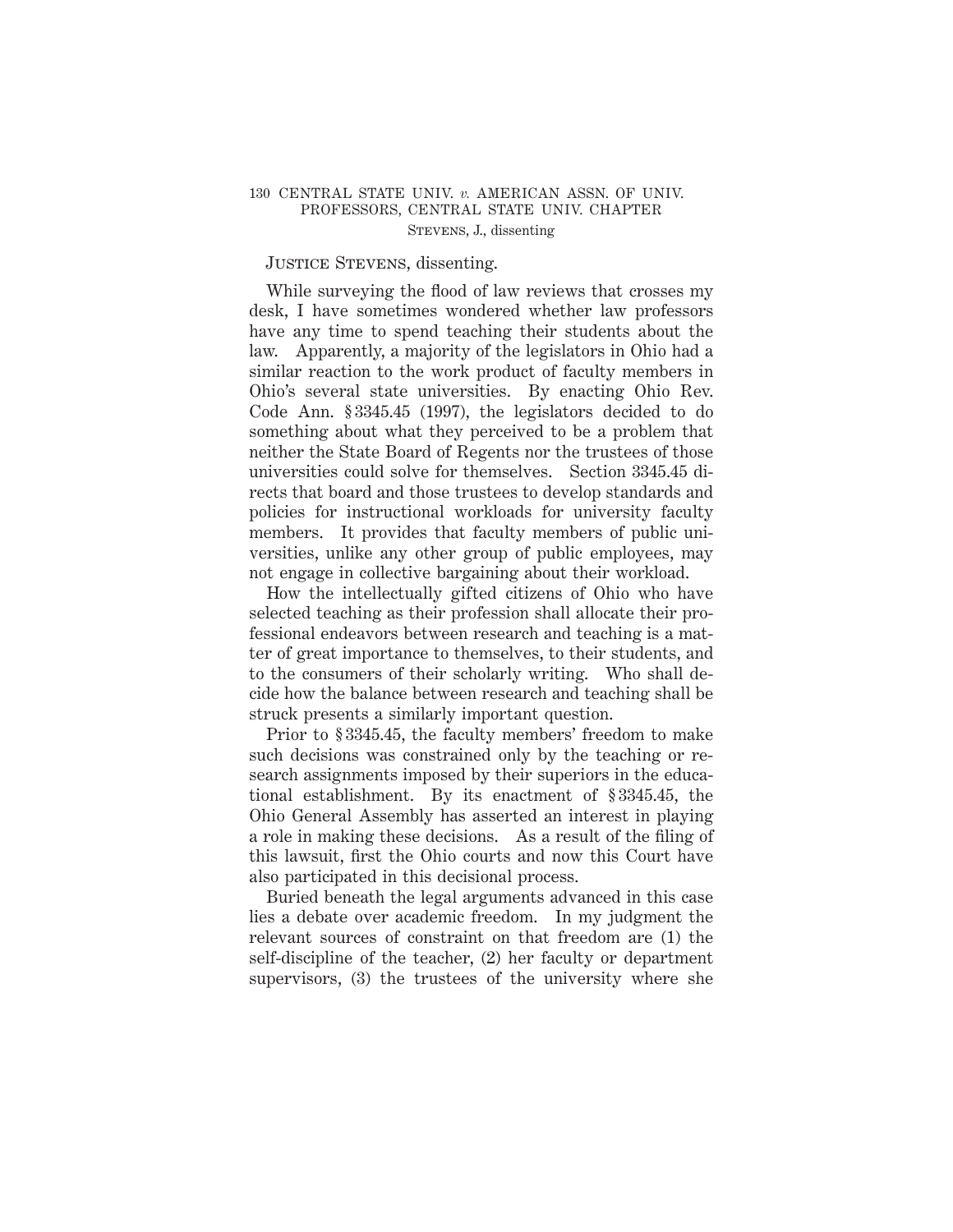### Stevens, J., dissenting

teaches, (4) the State Board of Regents, (5) the state legislature, (6) state judges, and, finally, (7) the judges sitting on this Court. I omit any reference to the collectivebargaining representatives of the teachers because, as everyone agrees, there is no evidence that collective bargaining has had any effect on the increased emphasis on research over teaching that gave rise to the enactment of § 3345.45.1

I have neither the mandate nor the inclination to assess whether the decision of the Ohio General Assembly to enact § 3345.45 was wise or unwise. I am equally convinced that this Court should not review the role played by the Ohio judiciary in deciding how to resolve this dispute. The case is important to the state universities in Ohio, but it has little, if any, national significance. Seven of the eleven Ohio judges who reviewed the case concluded that the Ohio statute violated the Ohio Constitution.2 Indeed, the majority

"All political power is inherent in the people. Government is instituted for their equal protection and benefit, and they have the right to alter,

<sup>&</sup>lt;sup>1</sup> After reviewing studies prepared by the Legislative Office of Education Oversight, by a Special Task Force on Challenges & Opportunities for Higher Education in Ohio, by the Regents' Advisory Committee on Faculty Workload Standards & Guidelines, by the Regents' Advisory Committee on Faculty Workload, and by the Ohio Board of Regents, as well as statistical data collected from Ohio colleges and universities, the Ohio Supreme Court concluded:

<sup>&</sup>quot;We have reviewed each of these reports [relied upon by Central State University], and all other evidence contained in the record, and can conclude with confidence that there is not a shred of evidence in the entire record which links collective bargaining with the decline in teaching over the last decade, or in any way purports to establish that collective bargaining contributed in the slightest to the lost faculty time devoted to undergraduate teaching. Indeed, these reports appear to indicate that factors other than collective bargaining are responsible for the decline in teaching activity." 83 Ohio St. 3d 229, 236, 699 N. E. 2d 463, 469 (1998).

<sup>2</sup> The seven judges include the four from the majority opinion of the State Supreme Court and the three judges of the Court of Appeals who originally struck down § 3345.45.

The State Supreme Court held that the statute violated Article I, § 2, of the Ohio Constitution, which provides: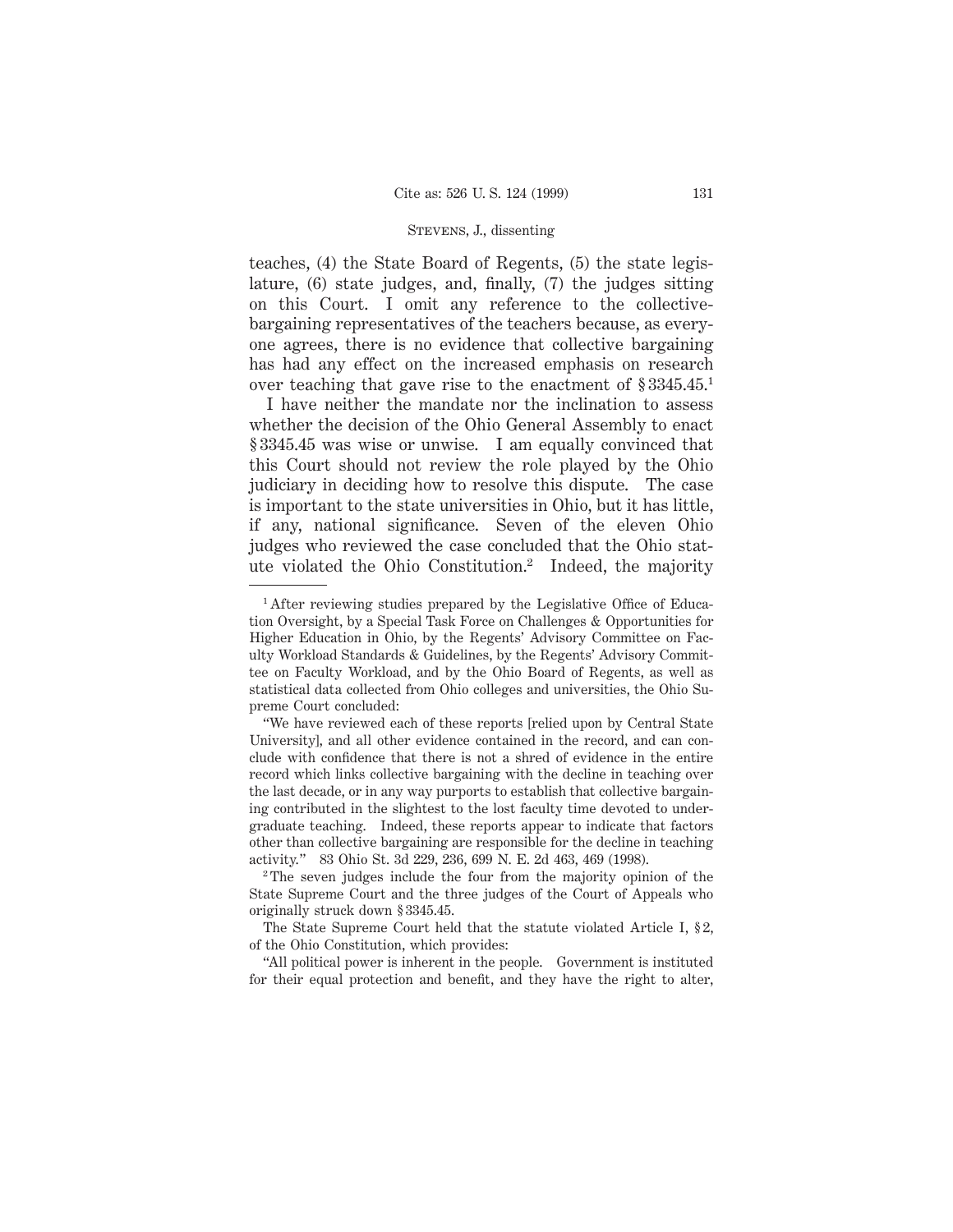## 132 CENTRAL STATE UNIV. *v.* AMERICAN ASSN. OF UNIV. PROFESSORS, CENTRAL STATE UNIV. CHAPTER Stevens, J., dissenting

opinion of the Ohio Supreme Court did not cite a single case decided by this Court.

If the State Supreme Court did misconstrue the Equal Protection Clause of the Federal Constitution, the impact of that arguable error is of consequence only in the State of Ohio, and will, in any event, turn out to be totally harmless if that court adheres to its previously announced interpretation of the State Constitution. I therefore believe that the Court should deny the petition for certiorari.

If the case does warrant this Court's review, it should not be decided summarily. It surely should not be disposed of simply by quoting descriptions of the rational-basis standard of review articulated in four nonunanimous opinions of this Court deciding wholly dissimilar issues. Cases applying the rational-basis test have described that standard in various ways. Compare, *e. g.,* the Court's opinions in *F. S. Royster Guano Co.* v. *Virginia,* 253 U. S. 412, 415 (1920), and *Cleburne* v. *Cleburne Living Center, Inc.,* 473 U. S. 432, 446 (1985), with the majority opinion in *Railroad Retirement Bd.* v. *Fritz,* 449 U. S. 166, 174–177 (1980). Indeed, in the latter case there were three opinions, each of which formulated the rational-basis standard differently from the other two. *Ibid.* (majority opinion); *id.,* at 180–181 (Stevens, J., concurring in judgment); *id.*, at 183–184 (Brennan, J., dissenting).<sup>3</sup>

reform, or abolish the same, whenever they may deem it necessary; and no special privileges or immunities shall ever be granted, that may not be altered, revoked, or repealed by the General Assembly." The court found it unnecessary to consider respondent's additional arguments based, in part, on other provisions of the State Constitution. *Id.,* at 237, 699 N. E. 2d, at 470.

<sup>3</sup> In a footnote to the opinion in *Fritz* that cited a number of rationalbasis cases, the Court made this observation:

<sup>&</sup>quot;The most arrogant legal scholar would not claim that all of these cases applied a uniform or consistent test under equal protection principles. And realistically speaking, we can be no more certain that this opinion will remain undisturbed than were those who joined the opinion in *Lindsley* [v. *Natural Carbonic Gas Co.,* 220 U. S. 61 (1911)], *[F. S.] Royster Guano*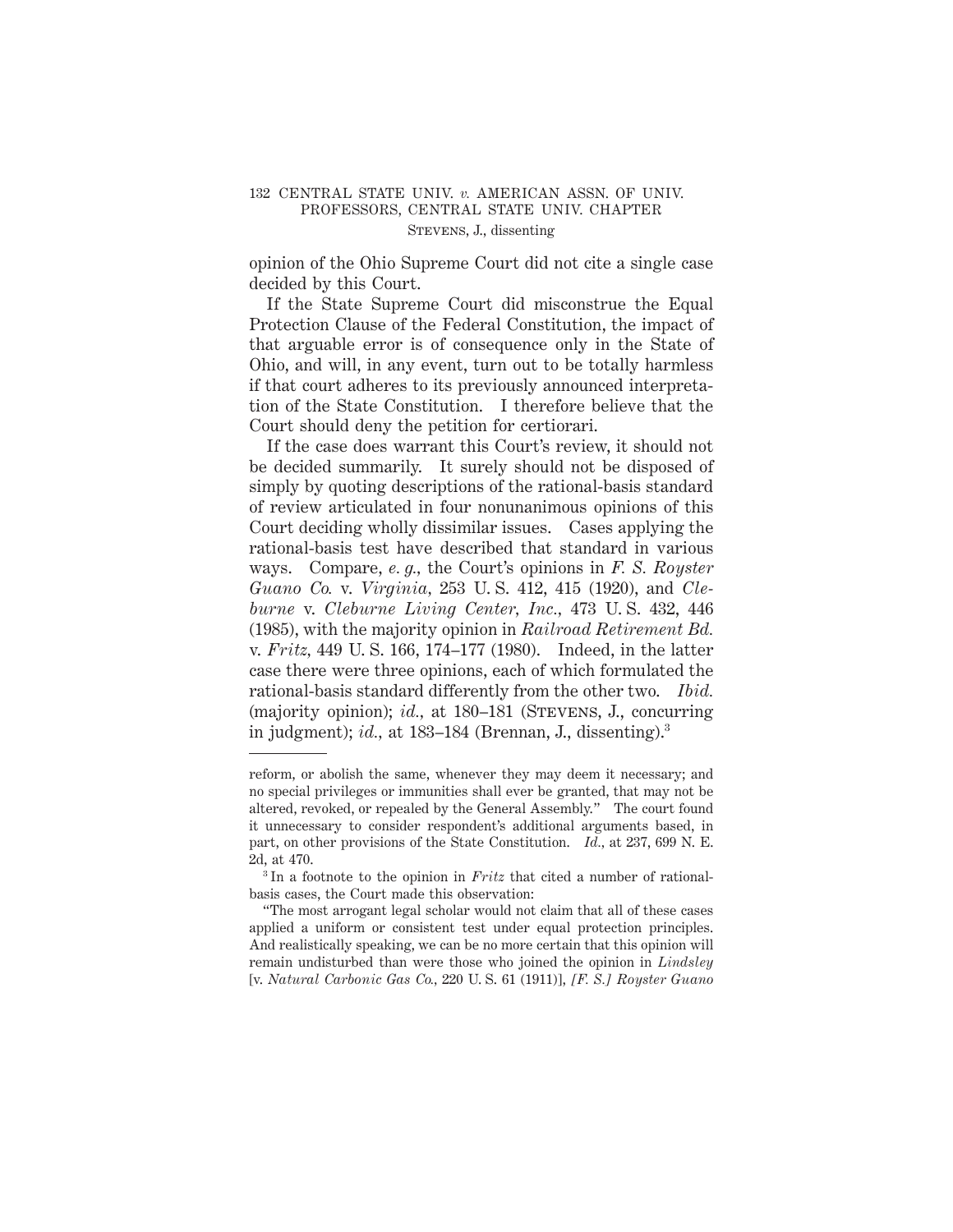### Stevens, J., dissenting

The Court's disposition of this case seems to assume that an incantation of the rational-basis test, together with speculation that collective bargaining might interfere with the adoption of uniform faculty workload policies, makes it unnecessary to consider any other facts or arguments that might inform an exercise of judgment about the underlying issue. While I am not prepared to express an opinion about the ultimate merits of the case, I can identify a serious flaw in the Court's mechanistic analysis. The Court assumes that the question improperly answered by the Ohio Supreme Court is whether collective bargaining may interfere with the attainment of a uniform workload policy.<sup>4</sup> But that is not the issue, because this case involves the Equal Protection Clause, and not the principles of substantive due process.

The question posed by this case is whether there is a rational basis for discriminating against faculty members by depriving them of bargaining assistance that is available to all other public employees in the State of Ohio.5 Even the Court's speculation about the possible adverse consequences of collective bargaining about faculty workload does not explain why collective bargaining about the workloads of all other public employees might not give rise to the same adverse consequences arising from lack of statewide uniform-

*Co.* [v. *Virginia,* 253 U. S. 412 (1920)], or any of the other cases referred to in this opinion and in the dissenting opinion." 449 U. S., at 176–177, n. 10.

<sup>4</sup> In addition, the Court's opinion assumes that the ultimate objective of having teachers spend more time in classrooms requires that there be a single workload policy for each of the State's universities and for each of the subjects taught in those schools, whether Latin, medicine, or astrophysics. I am not at all sure that such an assumption is rational.

<sup>5</sup> Ohio Rev. Code Ann. § 4117.03(A)(4) (1998) provides: "Public employees have the right to:... Bargain collectively with their public employers to determine wages, hours, terms and other conditions of employment and the continuation, modification, or deletion of an existing provision of a collective bargaining agreement, and enter into collective bargaining agreements. . . ."